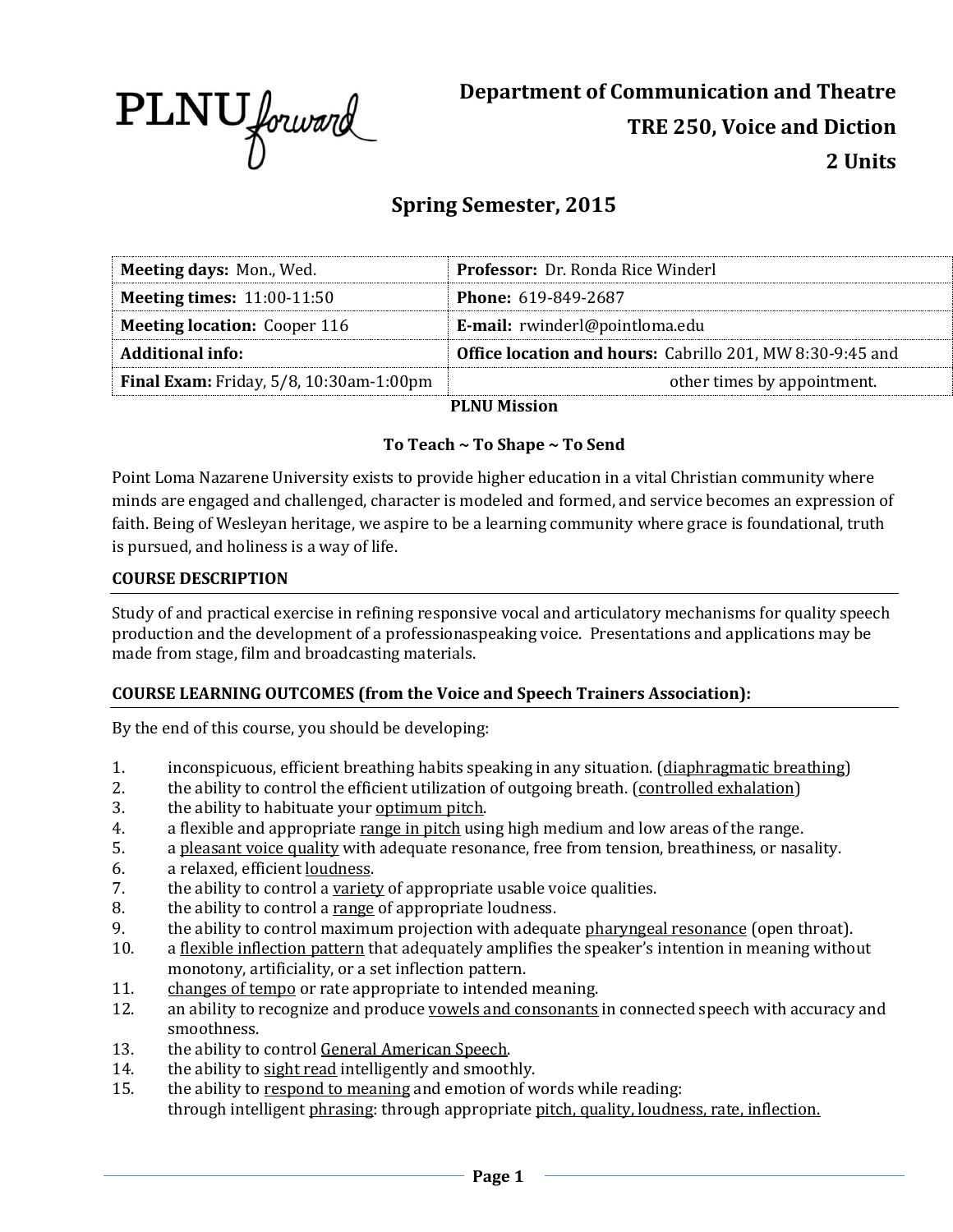16. the ability to apply appropriate voice and speech standards to sight reading, prepared reading, conversation, dramatic interpretation, and public speaking.

| <b>DATE</b><br>1/13                                              | <b>TOPIC</b><br>Course orientation and overview                                                                                            | <b>READING DUE</b><br>Syllabus | <b>ASSIGNMENT</b>                           |  |  |
|------------------------------------------------------------------|--------------------------------------------------------------------------------------------------------------------------------------------|--------------------------------|---------------------------------------------|--|--|
| 1/14                                                             | Record voices for analysis<br>Chapter 1<br>Bring a voice recording device<br>(iphone or laptop, just be sure you have practiced using it!) |                                |                                             |  |  |
| 1/21                                                             | Audit recordings-discuss voice issues Chapter 1, 2                                                                                         |                                | Self-analysis, profile                      |  |  |
| 1/26                                                             | Breathing and physical production                                                                                                          | Chapter 2                      | Exercises                                   |  |  |
| 1/28                                                             | Relaxation, Quality                                                                                                                        | Chapter 3 (29-37)              | $\pmb{\epsilon}$<br>$\pmb{\mathcal{U}}$     |  |  |
| 2/2                                                              | Alexander/Linklater approaches                                                                                                             | Handout                        | $\pmb{\mathcal{U}}$<br>$\pmb{\mathfrak{a}}$ |  |  |
| $2/4 - 2/9$                                                      | Present Reading #1 (breathing) - 2-4 min.                                                                                                  |                                | *Reading#1                                  |  |  |
| 2/11                                                             | <b>Vocal Quality</b>                                                                                                                       | Chapter 3 (37-50)              | Resonance exercises                         |  |  |
| 2/16                                                             | Quality problems                                                                                                                           | Chapter 3                      | Remedial exercises                          |  |  |
| 2/18                                                             | Volume                                                                                                                                     | Chapter 4                      | Support exercises                           |  |  |
| 2/23                                                             | Present Reading #2 (support, projection, quality) - 2-4 min.                                                                               |                                | *Reading #2                                 |  |  |
| 2/25                                                             | $\mathbf{u}$<br>Presentations, analysis                                                                                                    |                                |                                             |  |  |
| 3/2                                                              | Articulators, Phoneme symbols                                                                                                              | Chapter 5                      | Articulatory exercises                      |  |  |
| $3/4 - 16$                                                       | Consonant symbols (plosives & glides)                                                                                                      | Chapter 6(75-112)              | <b>IPA Diction exercises</b>                |  |  |
| 3/18                                                             | Consonant articulation                                                                                                                     | Chapter 6(113-149)             | $\boldsymbol{a}$<br>$\epsilon$              |  |  |
| 3/23                                                             | <b>Vowel Pronunciation symbols</b>                                                                                                         | Chapter 7                      | <b>IPA Diction exercises</b>                |  |  |
| 3/25                                                             | " and Diphthongs                                                                                                                           | Chapter 8                      | IPA practice quiz                           |  |  |
| 3/30                                                             | Extemporary Reading #3 (3-5 min. story told for artic, expression)                                                                         |                                | <i>*</i> Reading #3                         |  |  |
| 4/1                                                              | Presentations                                                                                                                              |                                |                                             |  |  |
| 4/8                                                              | IPA Test - Final Project Discussion                                                                                                        |                                | *IPA Quiz                                   |  |  |
| 4/13                                                             | <b>Expression/Vocal Variety</b>                                                                                                            | Chapter 9                      | Interp. Exercises                           |  |  |
| $4/15 - 20$                                                      | Present Fourth Reading (integrating) - 3-5 min.                                                                                            |                                | *Reading#4                                  |  |  |
| Godspell! PLNU Salomon Theatre 4/14-18! Don't miss it! 20 points |                                                                                                                                            |                                |                                             |  |  |
| 4/22                                                             | <b>American Standard Dialects</b>                                                                                                          | Handouts                       | <b>Dialect Selections</b>                   |  |  |
| 4/27                                                             | <b>Foreign Dialects</b>                                                                                                                    | $\pmb{\mathcal{U}}$            | $\pmb{\mathcal{U}}$<br>$\mathcal{U}$        |  |  |
| 4/29                                                             | Present Dialect Readings (1 min. w/ copy of eye dialect script)                                                                            |                                | *Reading #5-Dialect<br>*Final Project Due   |  |  |
| 5/8                                                              | Friday, 10:30-12:30 Complete Dialect Readings                                                                                              |                                |                                             |  |  |
| REQUIRED TEXTS AND RECOMMENDED STUDY RESOURCES                   |                                                                                                                                            |                                |                                             |  |  |

# **COURSE SCHEDULE AND ASSIGNMENTS**

# **REQUIRED TEXT**:

Mayer, Lyle V. Fundamentals of Voice and Articulation. Fourteenth Edition. New York, NY: McGraw-Hill Companies Inc., 2008.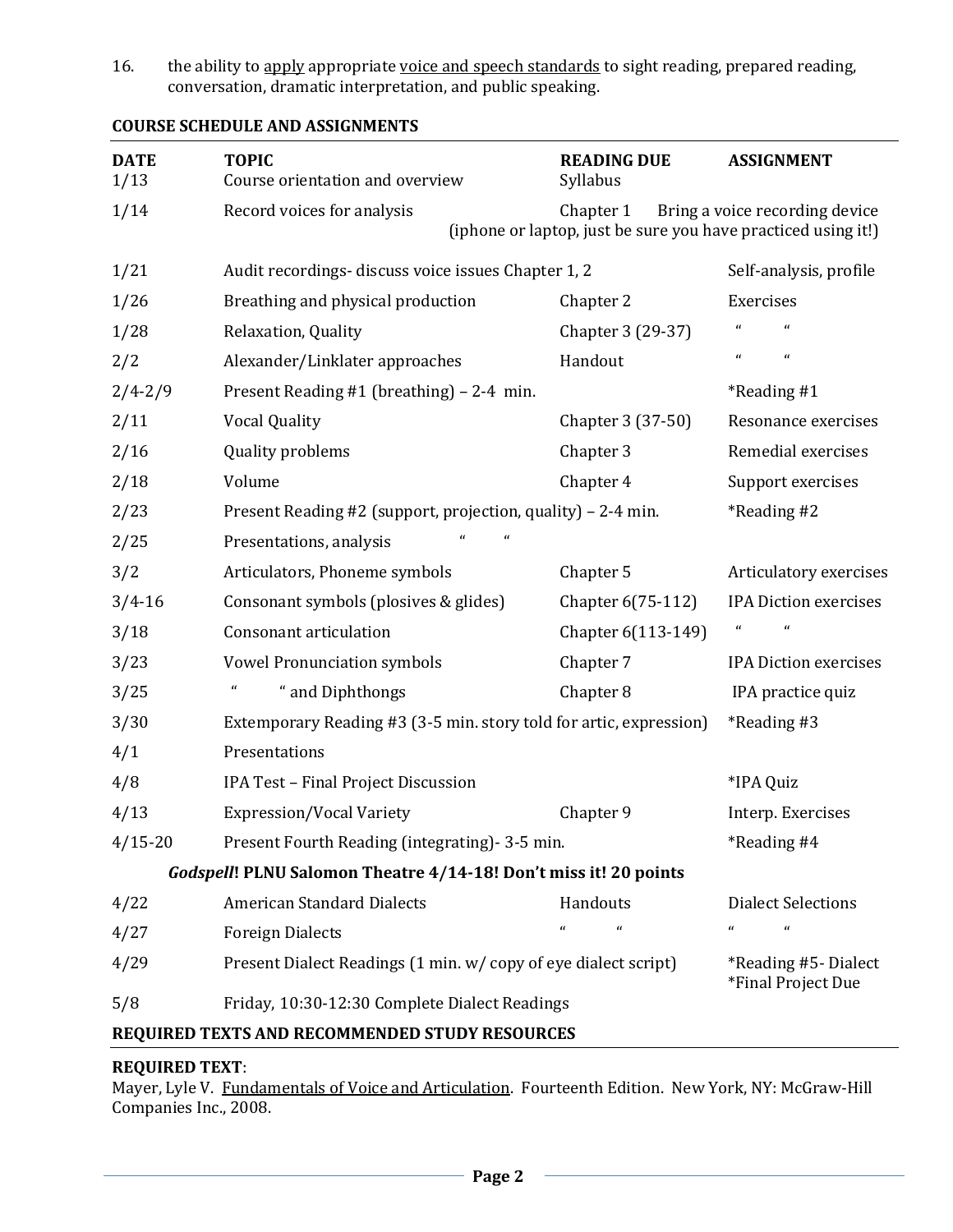### **RECOMMENDED:**

Rodenburg, Patsy. The Actor Speaks. New York: St. Martin's Press, 2000*.* Hyde, Stuart. Television and Radio Announcing. Boston, MA: Houghton Mifflin Co., 200

### **ASSESSMENT AND GRADING**

### **COURSE REQUIREMENTS:**

1. Thorough reading of assigned portions of text on date assigned, evidenced through active discussion and application of concepts (evaluated through unannounced quizzes as required). This is a course focused on developing your voice, so you are expected to discuss the concepts from your readings and fully participate in the life of the class. Your active contributions and involvement are essential.

2. Prompt, regular class attendance. More than 2 absences will seriously affect the class participation portion of your final grade. Students who arrive late or leave early will be marked for 1/2 an absence. Assignments missed due to absence may not be made up. Arrangements must be made ahead of time to make up work due to absences excused by the Provost.

3. Conscientious drill work, exercises and regular practice for vocal improvement as assigned.

4. Prepared readings presented on date assigned, and analytical evaluations of peers.

5. Unannounced quizzes over reading and class material as needed, and an IPA Quiz. Bringing your text each session and taking detailed class notes will be an expected part of participation, and essential for quiz and final project preparation.

6. Final oral exam project consisting of an extensive prepared reading (4-5 min.) and detailed critical evaluation of that taped reading assessing growth, remaining goals for voice improvement, and application of all material introduced in the course (5-8 pp.) This is an overview of all the aspects of V&D we have covered, with an application to your own voice work. Project due on or before the last day of class.

#### **ELECTRONIC DEVICES:**

Cell phones must be disabled during class (no texting) and laptops/tablets used for note-taking only (in the front row and visible to instructor, wifi disabled.) Other use will heavily impact the class participation portion of your grade.

Points

#### **GRADE COMPUTATION:**

|                                            |               |               | POINTS     |
|--------------------------------------------|---------------|---------------|------------|
| 50\% Prepared Readings (5)                 | 500           |               |            |
| 20% Active Class Participation, Attendance | 200           |               |            |
| 20% Final Exam Project                     | 200           |               |            |
| 10% IPA Quizzes                            |               |               | <u>100</u> |
| 100%<br><b>GRADE SCALE:</b>                |               |               | 1000       |
|                                            | $A=93-100$    | $C = 73 - 76$ |            |
|                                            | $A = 90 - 92$ | $C = 70 - 72$ |            |
|                                            | $B = 87 - 89$ | $D+=67-69$    |            |
|                                            | $B = 83 - 86$ | $D=63-66$     |            |
|                                            | $B = 80 - 82$ | $D = 60 - 62$ |            |
|                                            | $C+=77-79$    | $F = 0 - 59$  |            |
|                                            |               |               |            |

A: Indicates excellent work that reflects thinking, creativity, individuality, and a very high level of intellectual application.

B: Indicates good work that reflects a thorough understanding of theory but is lacking in individual thinking and creativity.